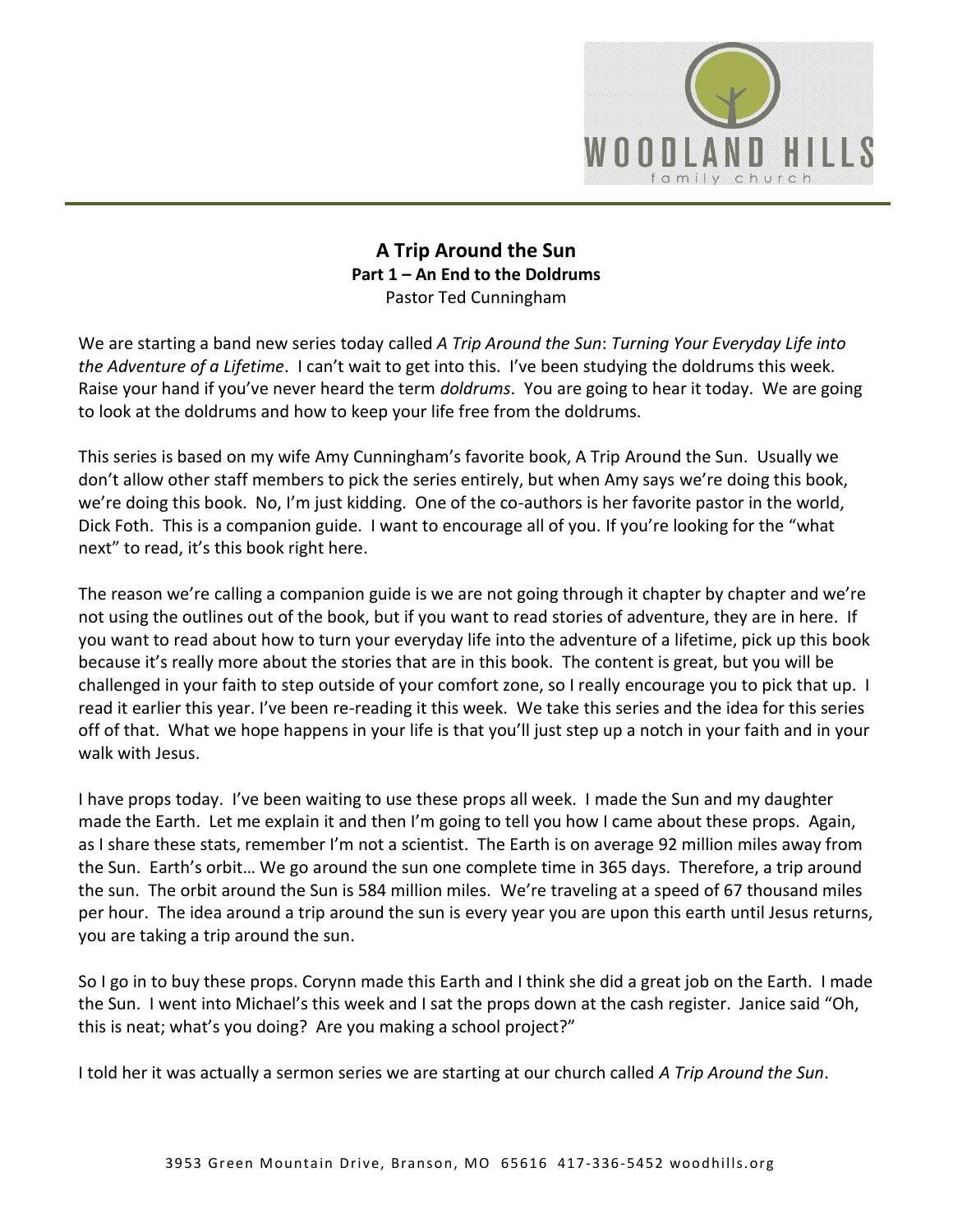I'm going to put this up here on the screen because I want you to begin to fill in the blanks of this series in your own life. **I have taken heart is around the sun**. However old you are, I want you to put that in the blank right there.

I said "Janice, I have taken 41 trips around the sun."

She goes "Well good for you!"

I realized she thinks I'm an astronaut. So I went with it. I'm not a convincing astronaut, I'll tell you that, but I started making up facts and figures and Janice was just amazed. But then I had to say "Janice, do you really think if I worked for NASA, I would be at Michael's buying props? Don't you think I would have my hands on some better props than a Styrofoam ball and a can of yellow spray paint?"

I said, "Janice, I don't know your age, but guess what? You've taken some trips around the sun too."

Janice said "I have?"

I love inviting people to our church off of this. I go "Yeah, and you're not even an astronaut, but you're traveling 67,000 miles per hour around the sun. You will travel 584 million miles around the sun this year."

You could see her amazement as she said "Wait until I tell my kids."

I said, "Guess what, Janice, your kids are traveling around the sun."

We are all traveling around the sun. I want to make sure we all get the big picture of this. At lunch, some of you will go "I think I get it now." You have to because we're doing this for all of September and October. How many trips around the sun have you taken?

What's fascinating is that if you study the doldrums, it's a maritime expression that came about in about the 18<sup>th</sup> Century when traveling around the globe by sailboats became more and more necessary for trade and for discoverers. So around the Equator in both the Atlantic and Pacific Oceans, there is what's called the Intertropical Convergent Zone. I didn't say *that* 450 times this week in the mirror.

The Intertropical Convergent Zone is also known to us as the doldrums. It's a place of low pressure. It's a place of little to no wind at all. Sailing vessels would go into this area, the doldrums, and they would be stuck there for days and weeks and run out of supplies. They needed to get the wind in their sails going again to get moving.

If that isn't the perfect expression for us because many of us would call it a rut. For some, it would be the routine of everyday, ordinary life. For others, it would be the grind of life. Words we use to describe the doldrums in our life would be *inactive, quiet, boring, sluggish,* and *stagnant*. It's also the definition for retirement. Some of you are looking at that thinking it sounds really good right now. But we are calling this the doldrums. This is "Where's my life going?"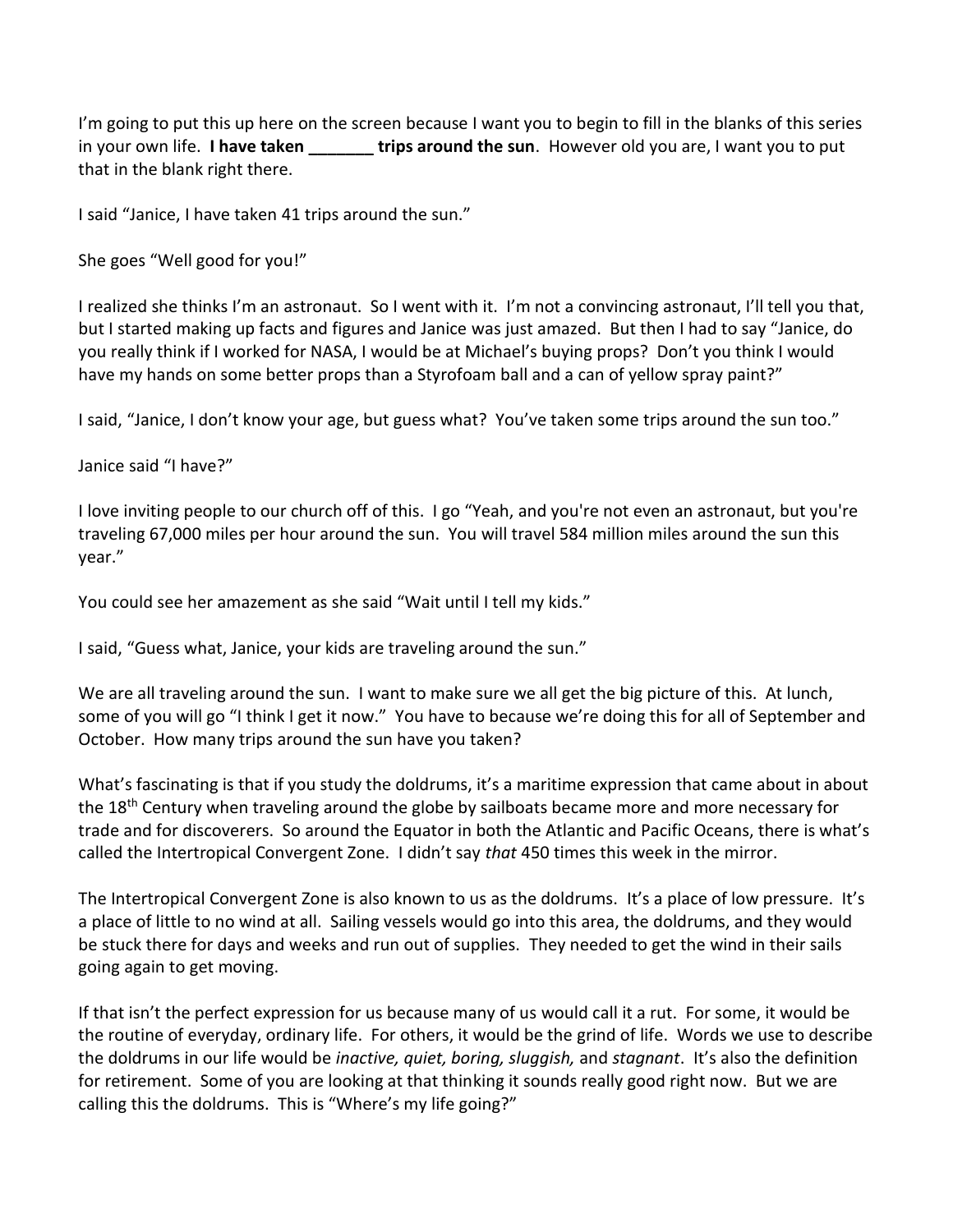Some of you have followed Jesus for a very long time, but when you look at your faith, you're thinking there has to be more to this adventure of the Christian life. That's what we want you to see in this series. We want you to begin seeing your faith as an expression of adventure.

I want to show you some people who have taken some trips around the Sun. Look at this cute couple. This picture is from 68 years ago. This couple has now taken 68 trips around the Sun together. You know them better probably in this picture. This is the Husteads. Are they here today? They may be in the second service. I think they go to the Baptist church for the first service and our church for the second service. Get the hymns at 9:00… I love this couple because they are a fiery couple. Their adventures are far from over.

I visited another couple that has taken 60 trips around the sun. I went to the hospital Sunday to visit. She is a sweet lady that is approaching 90. She's there with her husband. She has a feeding tube and nothing sounds good to eat. She can't eat anymore so she's being fed by I.V.

You know my opinion on this. When you are at that point, you can eat whatever you want. I don't care what the doctors say. "I'm here now and I'm in charge just for this brief moment." If you are ever in this place, you know this is going to come from me. Pat, you have this to look forward to. I'm going to come and say "What sounds good to you right now?" I'm excited because I'm going to go out and get you whatever you want. I've had people say chicken or just a sandwich. Somebody said "I would love a corned beef and provolone on pita." I get some good requests. "You're getting that and a Dairy Queen cone."

I talk a lot about food in my everyday, ordinary life and now I'm asking her what sounds good to her. "If I could get you anything, what would it be?" When you are at that point, when you're sick and nothing sounds good, but maybe one thing sounds good...

Do you know what she said? I've never had this answer before? She said "Do you know what really sounds good? Lobster." With that, we are going to pass the buckets one more time because ministry around this place is getting very expensive. Lobster?! So her husband got her the lobster… But they've had 60 trips around the Sun and I'm really more and more leaning into those who have taken a lot of trips around the sun. We have much to learn from them.

In August, I met Ellen Blackwell. They wheeled her into a room where I was sitting in Orlando. She's a sweet lady. She reminded me of my grandma, Mary Jane. They wheeled her wheelchair right by the chair I was sitting in and I introduced myself. I found out she had just turned 100 years old. She has taken 100 trips around the Sun. Again, I kind of have a rule. When you are in the presence of someone who has taken 100 trips around the Sun, you shut up, you be quiet, and you listen. You listen to their story. She has so many stories to share. I could spend a week with her and not fully grasp all the trips, all the adventures she has had as she has traveled around the Sun.

She has ministered for years in the Assemblies of God. At 92 years old, she felt the call of God upon her life. Let me repeat that. At 92 years old, she felt the call of God upon her life to start a retreat center on the Sea of Galilee in Israel. I don't know about you, but *traveling* to Israel sounds like a lot of work to me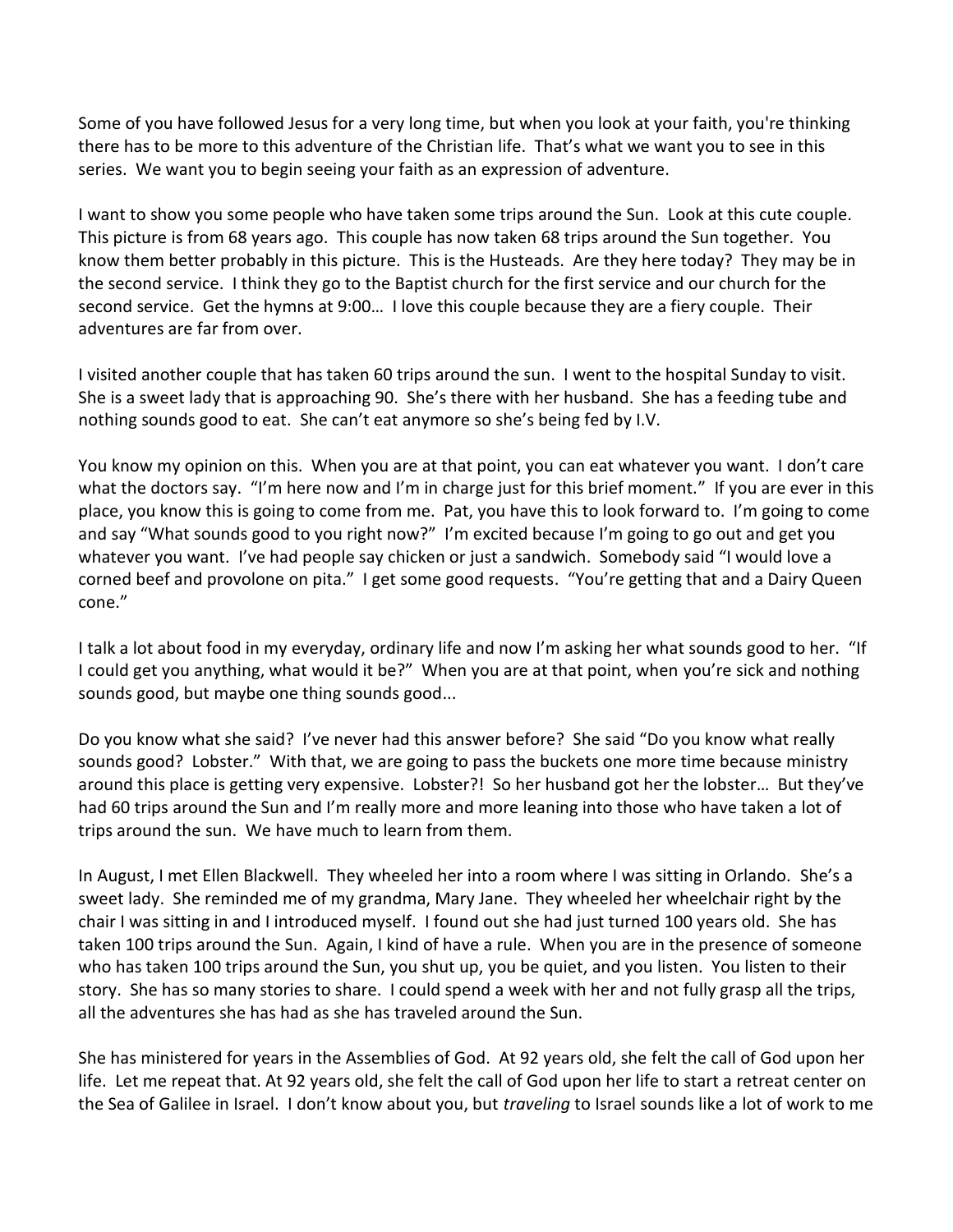right now, let alone starting a ministry. For the last eight years, she has gone there multiple times a year to teach the Bible on the Sea of Galilee. Now this is always something fun. If you ever get around somebody who is 100 years old, it's always a blast to ask them what their ten year plan is. I asked Ellen and do you know what? She had one. She's in a wheelchair and her sister travels with her because every 100 year old needs a 90 year old to be their traveling companion, right? This is great. I'm exhausted sitting in this room with 41 trips around the Sun, but she took 92 trips and then God calls her to another eight trips to start a brand new ministry.

Why are these trips important? Why are we going to spend two months looking at your trips around the sun?

When I was eight years old, my brother, Andy, and I were in this daredevil phase. My eighth trip around the Sun was totally about adventure. We would tie ourselves up to a stool on one end of the yard… Do you remember when those daredevil shows were on television and guys would lay down on a rollercoaster track and be tied to it. It was on *That's Incredible* and shows like that. Then they would escape right before the thing took them out. My brother always wanted to have me practice that with him. He would tie me up on the stool at the corner of the yard and he would put on his football outfit. He was about 12. He would take off at a full sprint. He was a fast and fiery little guy. I had to get untied and off the stool before he plowed into me. This was my trip around the Sun. All I would do… Again, you wonder why I live in fear for most of my life. It's called an older brother. All I would do is right before he would get there, I would just fall over and make him sail past me. He never caught on to that.

Then he talked me into… We lived on a hill. We were kind of at the bottom of the hill. On the top of the hill… He was the type that would ride bikes down the hill and when we had snowbanks, be loved to hit the snowbanks and go flying over the handlebars. That was his favorite thing to do. Or he loved to jump ditches and grab a tree in mid-air and let the bike go flying. That he is still with us in his 40s is kind of shocking to the whole family. He was an adventurer; it just came naturally to him.

Once, we went to the top of the street. I don't know what I was thinking; it was only my eighth trip. He talked me into tying my wrist to my handle bars on my bicycle. I was smarter than this; I have no idea what I was thinking. So I tied my wrist to the handlebars and he said "When you get to the bottom, just slam on the brakes." I sure did, but then you have nothing to break your fall when you go up and over. And I went up and over and I still… I have a scar from my eighth trip around the Sun. Some of you have scars on your body right now and you can point to that trip. You know when that was.

On my tenth trip around the Sun, I placed faith in Jesus. On my 21<sup>st</sup> trip around the Sun, I met Amy Freitag. We got married on my 22<sup>nd</sup> trip. On my 27<sup>th</sup> trip around the Sun, together we went through a painful church split. We look back over that 27<sup>th</sup> trip around the Sun and we praise our Father in heaven for it. I'm hoping this begins happening for some of you. I hope you'll look back on past trips and remember that it was not easy, but it's kind of like camping. No one likes camping. But you do the week after you are back at home and everything is put away and you're eating normal meals again. That's kind of what trips do for us. They're adventures that we look back on and go "Man! Do you remember when that happened?" "Do you remember how bad that was?"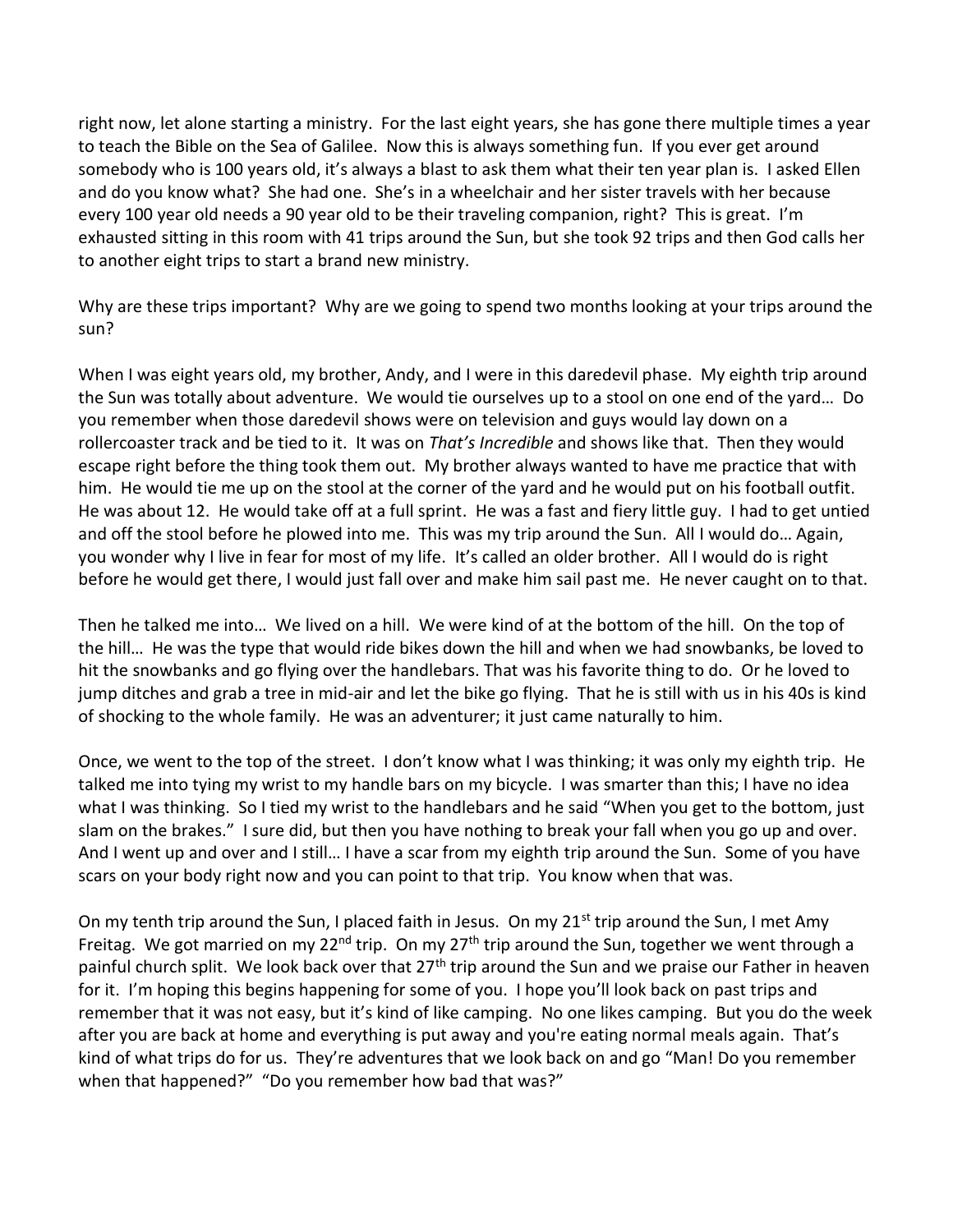We were on the lake yesterday and there was no rain in the forecast; not on my app. But sometimes you have to put the apps down and look up. That's a Ron Cunningham one. That's my dad. "Put your dang phones down and look at the sky. It's going to rain." I kept saying it's not going to rain. It poured and we had somebody who gets their hair done once a week with us and she was getting soaked. I go "We're going to laugh about this in October." This is going to be fun in October, but right now, this is miserable, but in a little while it will be okay.

Some of you are facing trips this year. You are headed into a trip around the Sun that's going to be full of challenges, but you'll have the trip to look back on.

On my 29<sup>th</sup> trip, we had Corynn Mae Cunningham. On my 31<sup>st</sup> trip, we had Carson. Why are these trips important? I hope you begin processing your life like trips. It's important in this introduction to this whole series that you begin saying "My trips are unique to no one else out here. No one else understands this."

One of the quote from the book that I want to share with you is by Mark Batterson. He's one of the coauthors. He says *"You may be the only Bible some people every read."* We can open the Bible and we can share with them the Romans road, we can explain to them the plan of salvation, but most people are looking at your life and their looking at your trips. *"Are you a good translation?"* Are you able to take your trips and process them and to see the good work that God is doing in your life, to see that he is turning this into something with a mission, something with a purpose? *"Your life is your sermon."*

Let me give you one more fill-in-the-blank as we begin this series. **I am the version**. I am the TMC version. AKC is Amy's version. Take your initials and put them right in there. Your trips around the sun, your story, your adventures may be the only Bible someone reads.

Now be very careful how you answer this next question. Have you ever sat through a boring sermon? Be very, very careful. Have you ever sat through a bad sermon? You can be honest. Either at this church or a church you previously attended, you sat through it or you said "Man, that guy is dry. That guy is dusty." Some of you… I'm sorry, there may be people looking at your life and seeing the doldrums. They are looking at your life going "Man, you're just inactive, quiet, boring. You say you know Jesus and you love Jesus and you're a follower of Jesus, but where's the activity? Doesn't following Jesus come with activity? Doesn't come with a purpose? Doesn't come with a mission? Shouldn't you be doing something?"

Mark Batterson shared this about pastors. This is one of my favorite quotes. He says *"If your sermons are boring, it's probably because your life is boring."* If there is something boring as you're sharing your faith in Jesus, people are going to be confused. So again, we looking at your everyday, ordinary life. How do I turn that into the adventure of a lifetime?

If you have your Bibles, I want you to turn to Matthew 4. We're going to look at Jesus calling his first disciples. We're going to look at an adventure. He's going to take these guys on. They say yes to an adventure where they don't have a clue what's about to happen. If they knew what would follow in the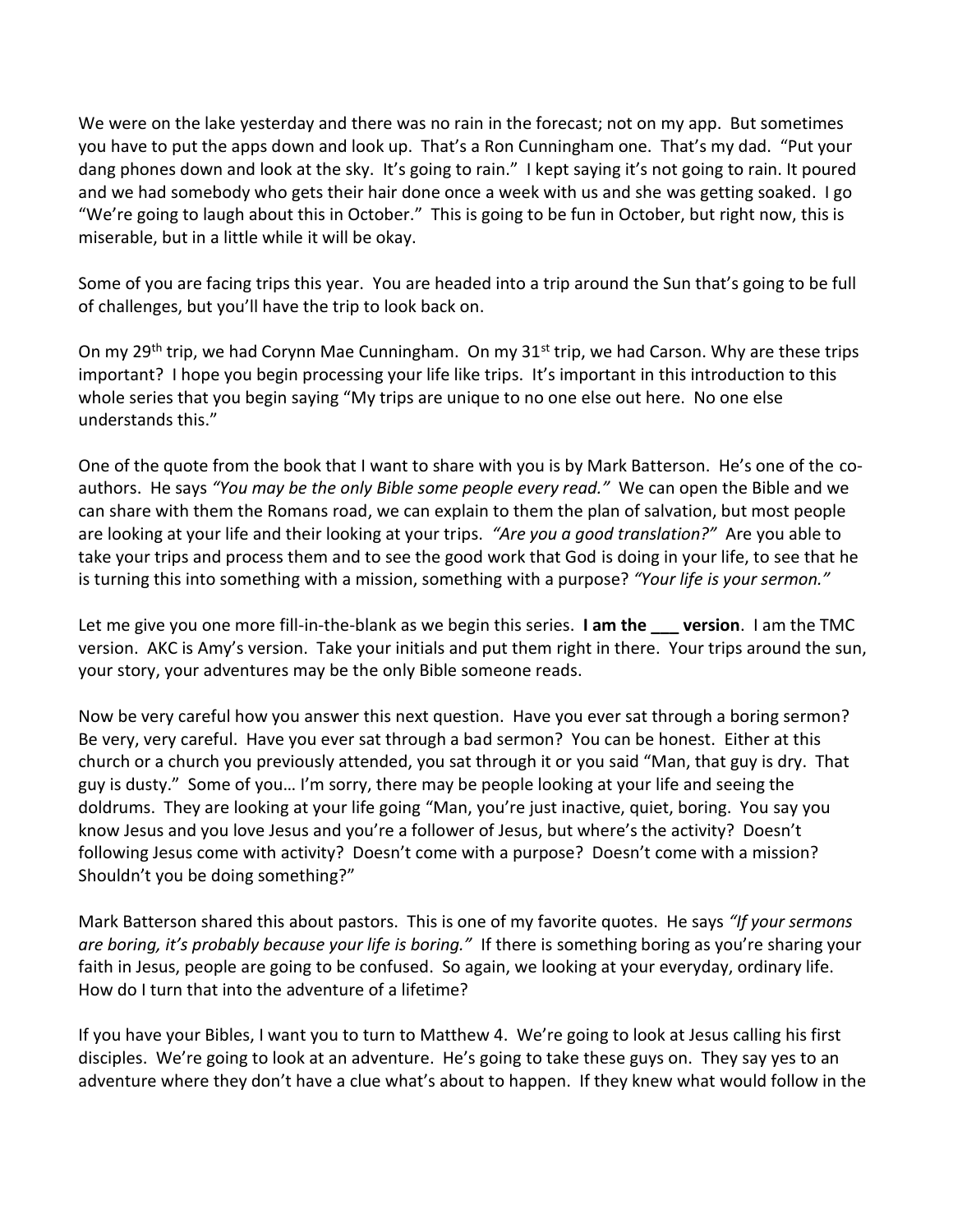next three trips around the sun after they say yes to Jesus, I think their minds would not only be blown, but I'm wondering if they would have even said yes.

If you've ever planned just a one week vacation, you know how much goes into that. You know how much planning and how much preparing and how much organizing and how much gathering of stuff that is involved in that. I wonder what the disciples would have said had they known everything they were going to experience when they said yes to following Jesus.

*[18](http://www.studylight.org/desk/?q=mt%204:18&t1=en_niv&sr=1) As Jesus was walking beside the Sea of Galilee, he* (Jesus) *saw two brothers, Simon called Peter and his brother Andrew. They were casting a net into the lake, for they were fishermen.* In that day, you typically did the trade of your family. If your parents were farmers, you're more than likely going to turn out to be a farmer. This is true for most of history up until the 20<sup>th</sup> Century. If your parents were fishermen, you were going to be a fisherman. If your parents were plumbers, you were going to be a plumber. It was just typical throughout all of history. But these guys were fishermen and we are going to see that for the next disciples called it's not just a profession, but it's a family profession, a family business.

*[19](http://www.studylight.org/desk/?q=mt%204:19&t1=en_niv&sr=1) "Come, follow me, "Jesus said, "and I will send you out to fish for people."* Now what's neat about this… I always love this. Jesus takes the experience and skills and turns that in to a purpose. He says "I'm not going to ask you to abandon all of your experience and all of your skills. I'm not going to ask you to forget about all the trips around the Sun that you have taken, but I'm going to take all of those and I'm going to teach you how to use them to have a greater mission, to have a greater purpose. I'm going to teach you how to be fishers of men."

*[20](http://www.studylight.org/desk/?q=mt%204:20&t1=en_niv&sr=1) At once they left their nets and followed him.* Now here's what's important and we are going to see it in just a second in John 1. This isn't the first time that Jesus met them. This isn't there first encounter, but when Jesus calls them to follow him, their response is immediate. We like being the recipient of the word *immediately*. Imagine calling customer service this week and going "Hey, can I get the phone hooked up today?"

"Immediately, sir, we're right on it." You don't ever get that. You'll get "How's next Friday for you?" Imagine telling your kids to go clean their room. "Immediately, Dad." What? That's a great word. Do you know what immediately means and it may be in your translation. It just means to act at once. They acted at once. They put down their nets. Leaving their nets was not just being done for the day. Leaving their nets meant they were done with this profession. They were walking away from everything they know. They were walking away from what had fed them these past years on these past trips. They were walking away from their future. You have to understand this has to be going through their minds. Leaving their nets has so much meaning behind it.

In a church, I don't believe you can share this passage from Matthew without clearly making a call for missions. You hear me pick on my church a lot and I joke about growing up independent, fundamental, pre-millennial, King James Version only Baptist, but today I'm going to give props to a man named Roy Chestnut.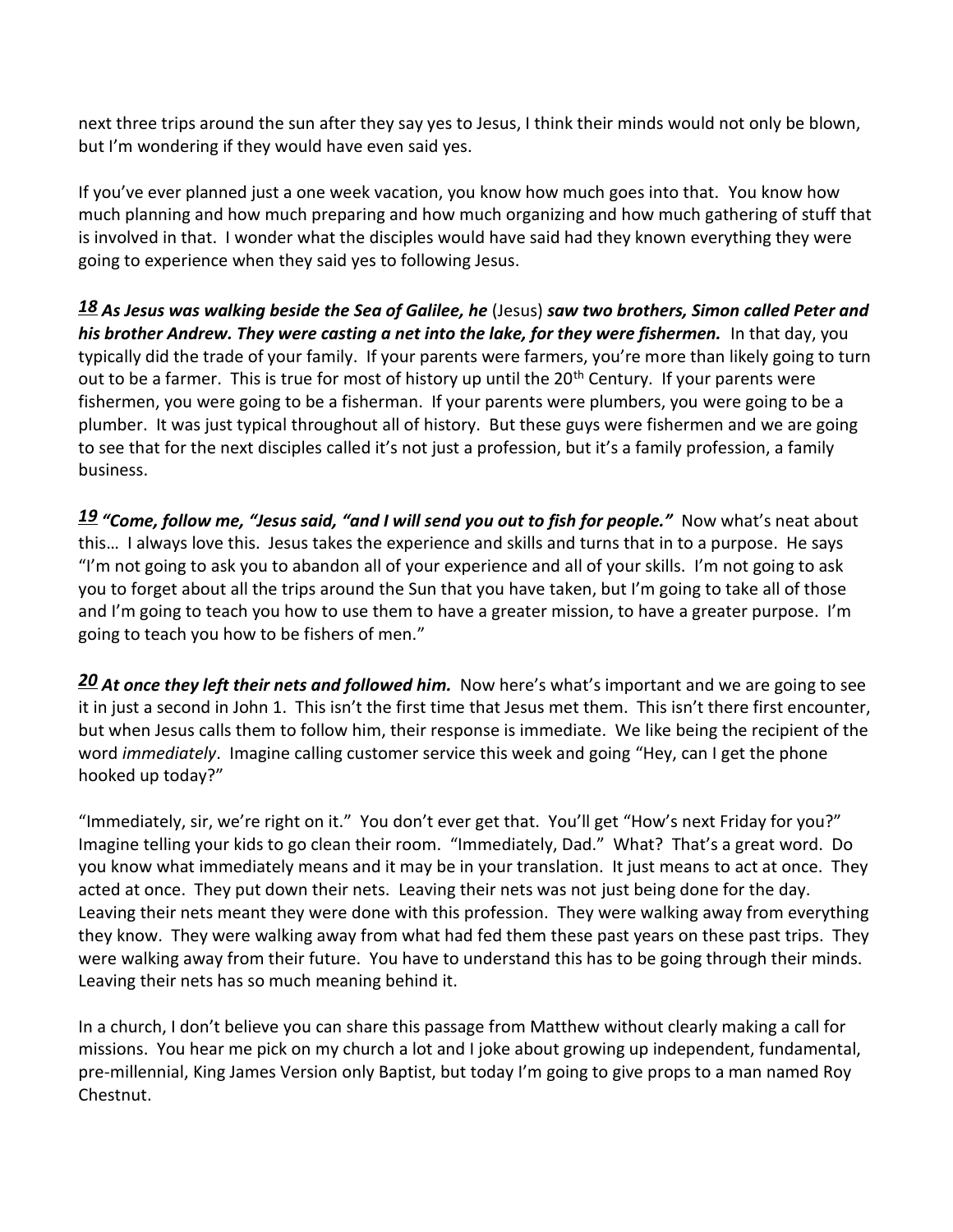My pastor was passionate about missions. My pastor would stand up regularly and call people in our little congregation of 150 – 200 people to leave their nets. We didn't have a lot of fishermen in Oswego, Illinois. I don't think we had one that made their living casting nets. We had engineers, secretaries, school teachers, plumbers, carpenters; we had a lot of different professions. And there would be this thing at our church called an altar call, an invitation. He would call people. If God's been working on you for some time, if you've made a profession of faith in Jesus, maybe Jesus is saying "Put down what you're doing and take a greater step, take another step." It doesn't mean you can't be a fisher for men in the job you are in right now, but we can't neglect the fact that God may be calling some of you away from what you're doing.

Part of the heaviness of this week was me meeting with multiple people who there is a major change in their job right now. They are being asked to drop their nets. It was fun meeting with some of them because they're like "I'm kind of being forced to drop my net." There is a term for it and it's called early retirement. I just kind of brought it around. I asked how we could maybe look at it in another way. Maybe your boss brought you in and said there is no longer a need for your position, however, you look at it and go "Okay Jesus, I'm 50, I'm 60, I'm 65, I am dropping my nets of a profession I've known my entire life. It's provided for my family. It's put my kids through college and it's gone. What next?"

When you begin to process these trips around the Sun, maybe for you this series is about "Okay I'm not going to fall into the doldrums, I'm not going to start drinking and sit at home. I'm going to take this as an opportunity." Jesus said "follow me" and immediately they left their nets and they followed him.

*[21](http://www.studylight.org/desk/?q=mt%204:21&t1=en_niv&sr=1) Going on from there, he saw two other brothers, James son of Zebedee and his brother John. They were in a boat with their father Zebedee, preparing their nets.* They are getting the nets ready for another day of fishing, but they are not just working alone; they are working with their dad. Now I've never worked in a family business, but I have a lot of friends who have worked in family businesses. What I have learned... I don't have study or research to back this up; it's just observational, but family businesses are tough. Why is that? It's because it's not just family relationships; it's family responsibility. "Son, we built this business. You're the one that's going to take it over. You're not taking it over like I want you to take it over." Have you ever had that family business conversation with someone? "Dad gave me the business and then took it over about six months later and said I was running it into the ground and he wanted his equity back." So you have to see this play out

 *Jesus called them, [22](http://www.studylight.org/desk/?q=mt%204:22&t1=en_niv&sr=1) and immediately they left the boat…* They left their livelihood, they left their nets, they left their profession *…and their father and followed him.* They left the family business.

We saw this last week. This is the cost of discipleship, this is the cost of following Jesus: "Anyone who loves their father or mother more than me is not worthy of me." Those are the direct words of Jesus Christ. "Anyone who loves their son or daughter more than me, is not worthy of me." And Jesus says "Follow me" and they leave their livelihood, the leave their nets, they leave their future, they leave their father, they leave the family business and immediately they follow after Jesus.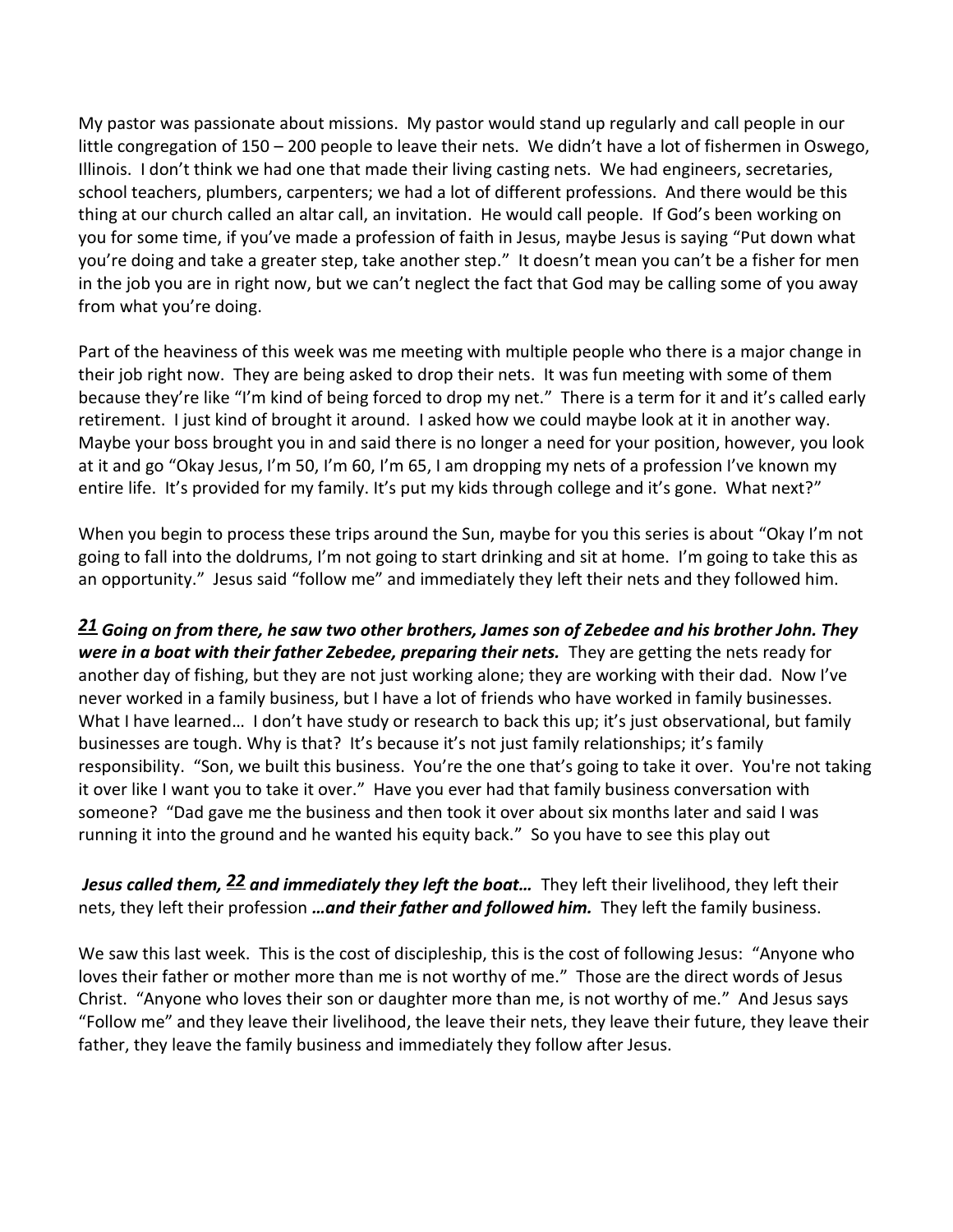#### **The One we follow is more important than what follows.**

You're here and you say "I have not placed faith in Jesus. I need some things figured out. I need to know what the five year plan for the Christian is before I say yes to Jesus." The one you follow is more important than what follows. If you say yes to Jesus, you follow Jesus… this is a word we don't use enough, but it's a word of urgency: *immediately*.

For some of you, you are going to have to leave your nets because your nets are a corrupt business. For some of you the only reason you are able to bring money home at the end of the month is because you're holding it back from the government and not paying your share. Or you have a business partner that doesn't want to follow the rules or generally accepted accounting principles. Your thinking following Jesus is going to have consequences, but we say following Jesus leads us to the next adventure. Following Jesus takes us on another trip around the Sun and what will this trip have in store?

#### **When Jesus is the One you follow, every trip around the Sun comes with a mission.**

Every trip comes with a purpose. Your job is the doldrums. "Ted, you want to talk about boring, stagnant, and suffocating? It is my place of work." But when you say yes to Jesus, you go into the salon tomorrow, you go into the theater tomorrow, you step on stage tomorrow with a completely different attitude.

As Colossians 3 says, Jesus is your ultimate boss. Do your work as unto the Lord. I am stepping out, I am immediately saying yes to Jesus and what that means for me tomorrow, I don't know, but I do know it's going to be an adventure.

Dick Foth, one of the co-authors of the book says it this way and I love it and I love to see this in the calling of the disciples, but he says *"Adventure begs for company."* Jesus calls these guys to follow him.

I want to take you to another text. This is where Jesus first meets these guys. Watch how this unfolds. There are multiple implications in this text in John 1: 35. *[35](http://www.studylight.org/desk/?q=joh%201:35&t1=en_niv&sr=1) The next day John* (John the Baptist) *was there again with two of his disciples. [36](http://www.studylight.org/desk/?q=joh%201:36&t1=en_niv&sr=1) When he saw Jesus passing by, he said, "Look, the Lamb of God!"*

*[37](http://www.studylight.org/desk/?q=joh%201:37&t1=en_niv&sr=1) When the two disciples heard him say this, they followed Jesus.* So John the Baptist is doing what he is supposed to be doing. He's saying "Behold, there is the Lamb of God, there's the one who takes away the sins of the world. The Messiah has come. Guys, follow him. All of us turn our eyes to him." This is physically and literally. These guys start following Jesus along the way.

*[38](http://www.studylight.org/desk/?q=joh%201:38&t1=en_niv&sr=1) Turning around, Jesus saw them following and asked, "What do you want?"* I think this implies two things. One is like "What do you want from me right now?" Jesus was great at asking that question. "What can I do for you?" The broader implication of this text is "What are you seeking in life? Why are you following me? Why do you want to know about me? Why do you listen to John and now walk along behind me? What's the purpose?"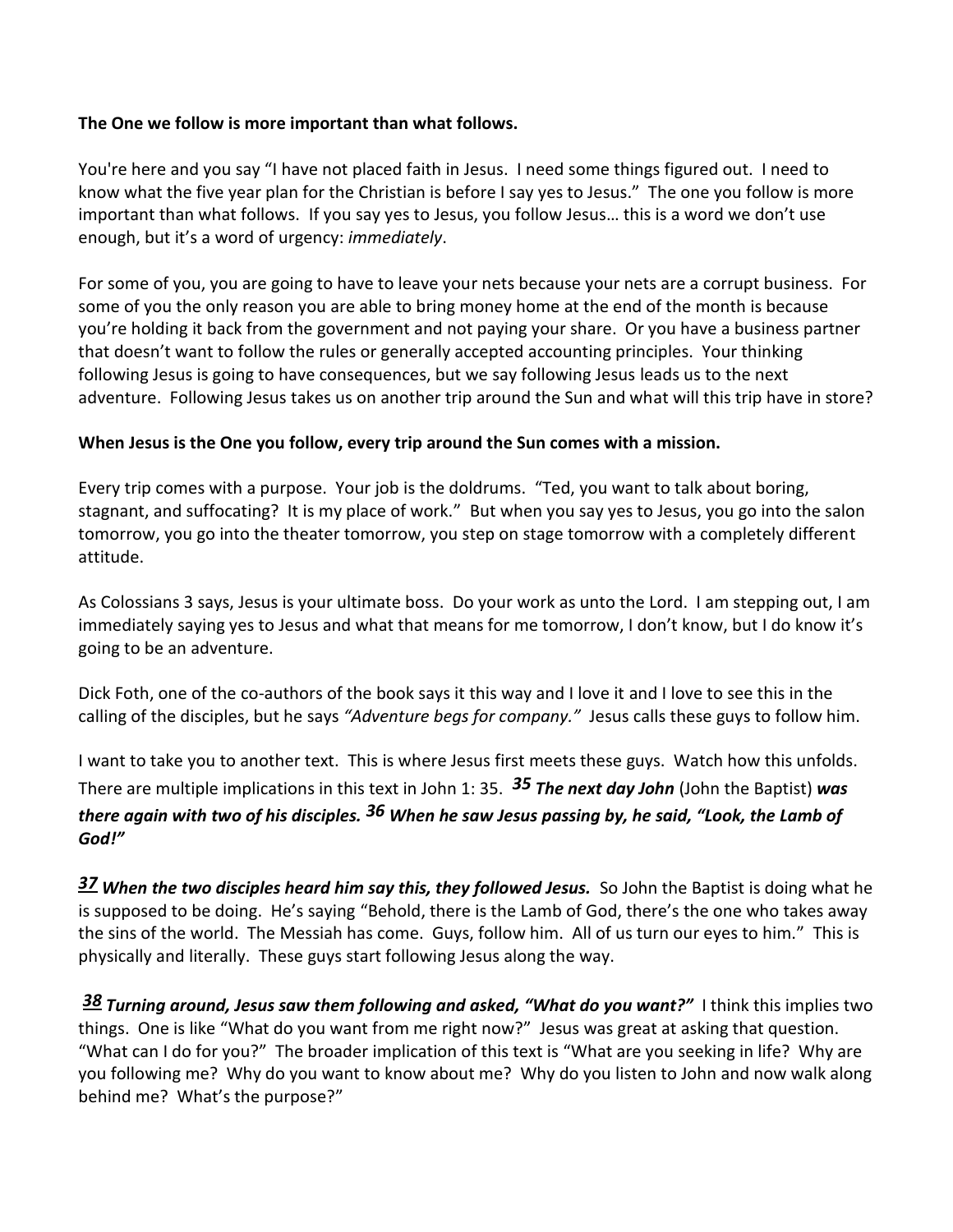I think we understand this because there are really three ways in which we live in life, and really only three ways. It's alliterated so you know this came from a Baptist years ago. Some of you are in survival mode. Every trip around the Sun is about surviving. You're just trying to make it. We have terms for this: paycheck to paycheck, barely getting by. For others, it's success. Every trip around the Sun is about being more and more successful. Every trip around the sun… Next trip your P & L needs to be better than the last trip. But Jesus is going to ask these guys a much deeper question because this is where we all want to live: with significance. It's not about survival or success; it's about significance. "Does my life matter?" "Does my life count?" Jesus is asking the question "What are you seeking?"

## *They said, "Rabbi" (which means "Teacher"), "where are you staying?"*

# *[39](http://www.studylight.org/desk/?q=joh%201:39&t1=en_niv&sr=1) "Come," he replied, "and you will see."*

This is my brother. I'd say "Andy, where are we going today?"

"Come, you'll find out."

"Do I need to bring the first aid kit?"

Have you ever had anybody that says "Hey, watch this"? Nothing good ever follows from "Watch this." Nothing good ever comes from "Why don't we try…"

Have you ever sat in an emergency room? I have a lot. I've been in an emergency room. It's great to ask people "So, what brings you in today?" When you hear the stories about the stupidity of mankind… I have a friend… I hope he's not in here, but I have to laugh. He shot himself in the lip with a nail gun. He went to the emergency room and the waiting room was pretty full so he decided to go get a quick workout. He does a workout with a nail sticking out of his lip. For some of you, it's more like a piercing I know. But ask people what brings them to the emergency room. There is always intrigue. How did this happen?

Jesus doesn't give them an address. He doesn't say "This is where we are going and this is what we'll do." He just says "Come, you're going to find out." That's a great adventure. "Come on guys, I'll show you."

Isn't that sad today. I tell my kids "Google has ruined your life. You don't live in wonder anymore." Instead of looking at the bird that's flying right… I can't tell you the number of times I'm coming down Highway 76, going to the Taney Como Bridge. I don't know how many times an eagle has been parallel to us over Taney Como, flying over us. I'm just like "Is anybody seeing this?"

"Seeing what?"

"The eagle."

"Let me find out the eagles natural flight plan…"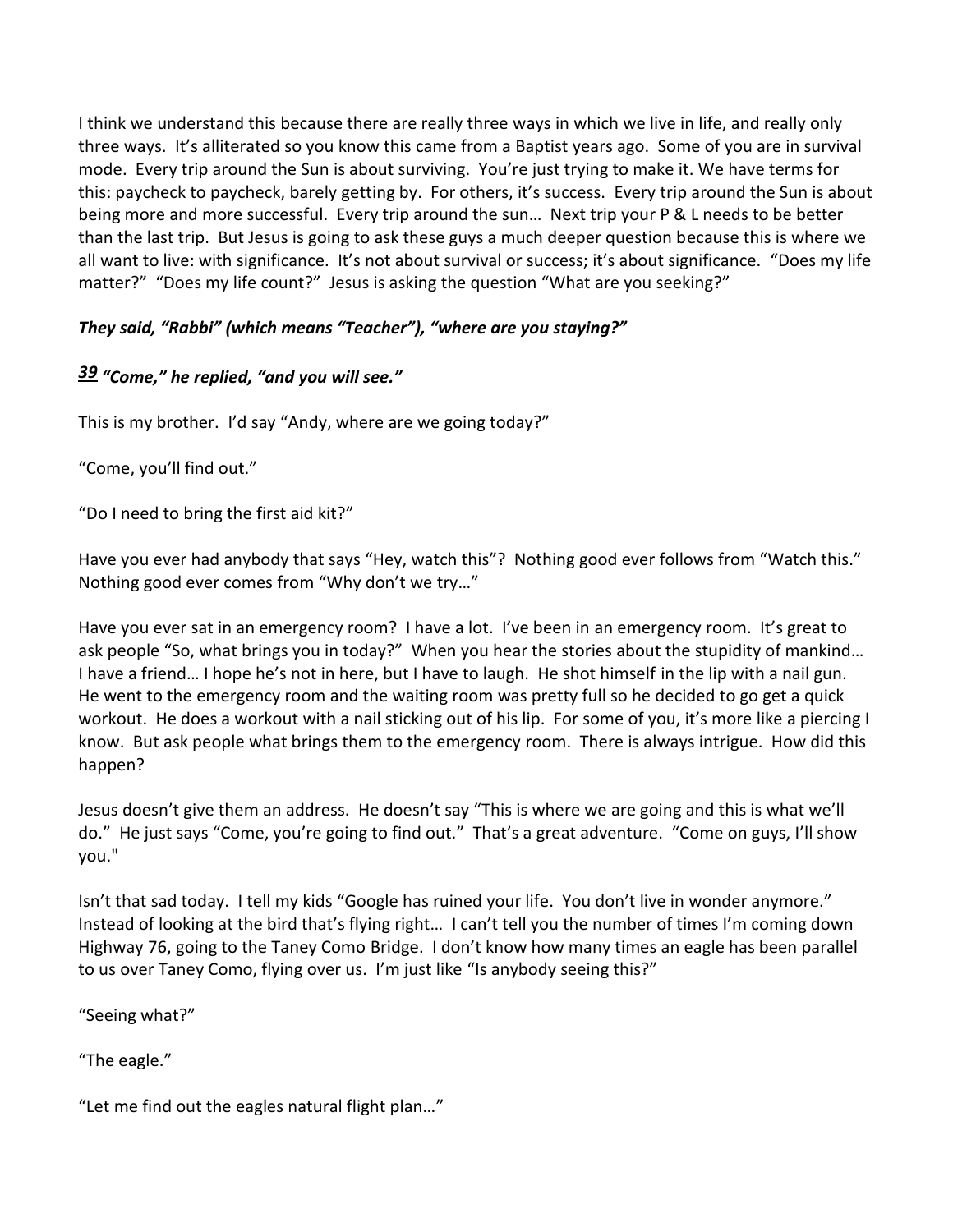"You just missed the eagle because you're Googling."

Knock off the Googling and live in wonder. I tell my kids one of the best things about life is to not have all the answers. It's to look at something God did… I studied how the Earth travels around the Sun just enough this week. I'm not an astronomer or an astronaut. I don't need to become one. I can look at that and go "that's amazing" and leave it at that. I can live in wonder.

The students are going "I hope the teachers are hearing all this. We don't need all the answers." I can see somebody tell their geometry teacher "I choose to live in wonder. I will not answer your question." "I do not know when Mark Twain lived upon this Earth."

Jesus says "Come and you will see." Jesus invites these guys on an adventure and this adventure is going to have highs and lows and oh, the things they will see. If you want to know what they see, I encourage you to read the first four books of the New Testament, read the Gospels. You're going to see three trips around the Sun in those four gospels that will blow your mind.

*So they went and saw where he was staying, and they spent that day with him.* This is throughout the whole Gospel of John. You see this whole idea of abiding in the presence of Jesus. *It was about four in the afternoon.* These guys are invited by Jesus on to a great adventure. I want to remind you when Jesus prayed before he went to the cross, he prayed for these guys. He prayed they would be one and then – this is the tie in for the whole morning – he prayed for all of us, the followers that would come after them. He said "Would you make them one?" Adventure begs for company. He prayed for each one of us. He prayed that we would be one and that we would go on this adventure together.

I get to travel quite a bit, but I have to be honest with you: I hate traveling alone because I hate experiencing stuff alone. This is why if I ever am traveling alone, I include other people in my adventure whether they want to be there or not. "I don't have anybody to share this with; look at that right there. Look at this. Let's go experience this." Adventure begs for company.

Here's what I want you to do for the rest of this series. This is my challenge to you as you hear from a lot of the teaching team. Joe White is going to do A Trip Around the Sun message and he's preparing it and he actually knows how all of this works. He gave me a lot of it at lunch a couple of weeks ago. You want to talk about a guy who gets adventure? On the teaching team, I'm like the least adventurous one. They are all crazy adventurers and I'm like "Hey if there's any amount of risk, let's just take it easy. Let's just sit back and relax."

Here is the question I want you to wake up with every single morning of this series: "Jesus, what do you have planned for me today?" "I'm following you. I'm following your word. I have a lot of agendas and a lot of plans in my life, but, Jesus, what do you have planned for me today?"

I love not knowing how the day is going to unfold. Sure you have work hours and sure you know where you're driving and how you're getting to it, but all along the way, there are adventures popping up everywhere. Does anybody know what I'm talking about? And they are fast; they're quick little moments.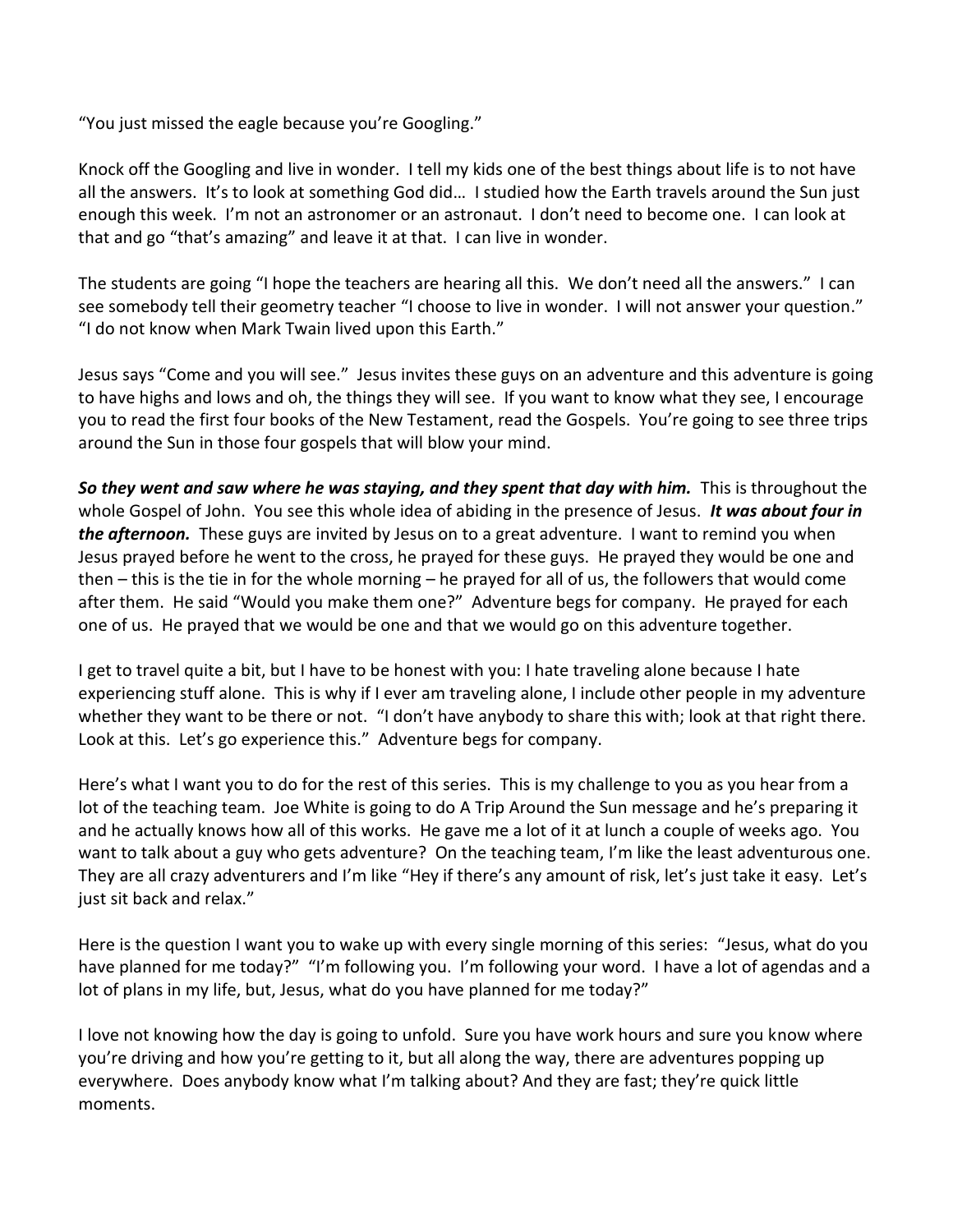Last spring break was one of my favorite adventures. We ended up going to this water park and it had a lazy river. It was the most adventurous lazy river I've ever been on. It had waterfalls that you fell off down into and went through a cave and then it had the wave part that threw you around.

My wife enjoys water parks, she just doesn't really like to get wet. And the kids were begging her to come on the lazy river. She doesn't like water necessarily and she doesn't like cold water. So she gets on this inner tube with us and I thought it was going to be the most fun we were ever going to have in our life experiencing this with Amy. With Amy, this is going to be awesome. She gets on the inner tube and she is super comfortable. She says "Just keep me away from any of the water falls and all that."

We don't know what's coming. We've never been to this place before. Stop looking at maps at theme parks and just go! Theme and wonder. Just wander through the park. Find out what's along the next turn. We're getting closer and closer and people start disappearing in front of us. We start hearing water. We don't know what's coming, but our hearts are racing. My wife is screaming, trying to keep dry and I'm pushing the tube the best way I can. She's was going nuts and I'm thinking it may be over. No, it ain't over. Now we have a wave part that's going to be throwing us in and you're going to go in. We did one full lap and she was done, but guess what? A year and a half later, we are still talking about that trip.

Today, on Sunday, I'm still talking about little adventures I had all last week. I want to get up every day and say "Jesus, what do you have planned for me today?" I'm going to live in wonder. Here's what I think his answer is if you combine these two text today.

"Follow me and you will see. Say yes."

"What am I saying yes to?"

"You'll see."

Raise your hand if you're the planner in the family? You are going to hate every part of this series. You're going to want Proverbs – "Many are the plans in a man's heart…" "but the Lord orders their steps." How about that for our charismatic moment of the morning? "Follow me and you will see. Say yes to me." "Immediately, Lord."

Last Sunday night tragedy hit our town and Lori Sunde, very close to it, calls me and says "Would you please go and visit the family in Springfield." I said sure. I had been preparing for this series and I'm just saying "Lord, what's on the plan for today." I know the family's name, but I've never met them. I don't know what they look like, but I just know what's happened so I drove to Springfield to Cox South.

Late at night, there is only one door open in that hospital so I went in and I walked down the hallways. I'm going to the Neuro Trauma Intensive Care Unit and there are all sorts of waiting rooms. It's just all long hallways. So I walk in the first waiting room and there's nobody. I walked into the next waiting room and there's a man there who is crying and that would be about the age of the gentleman I'm